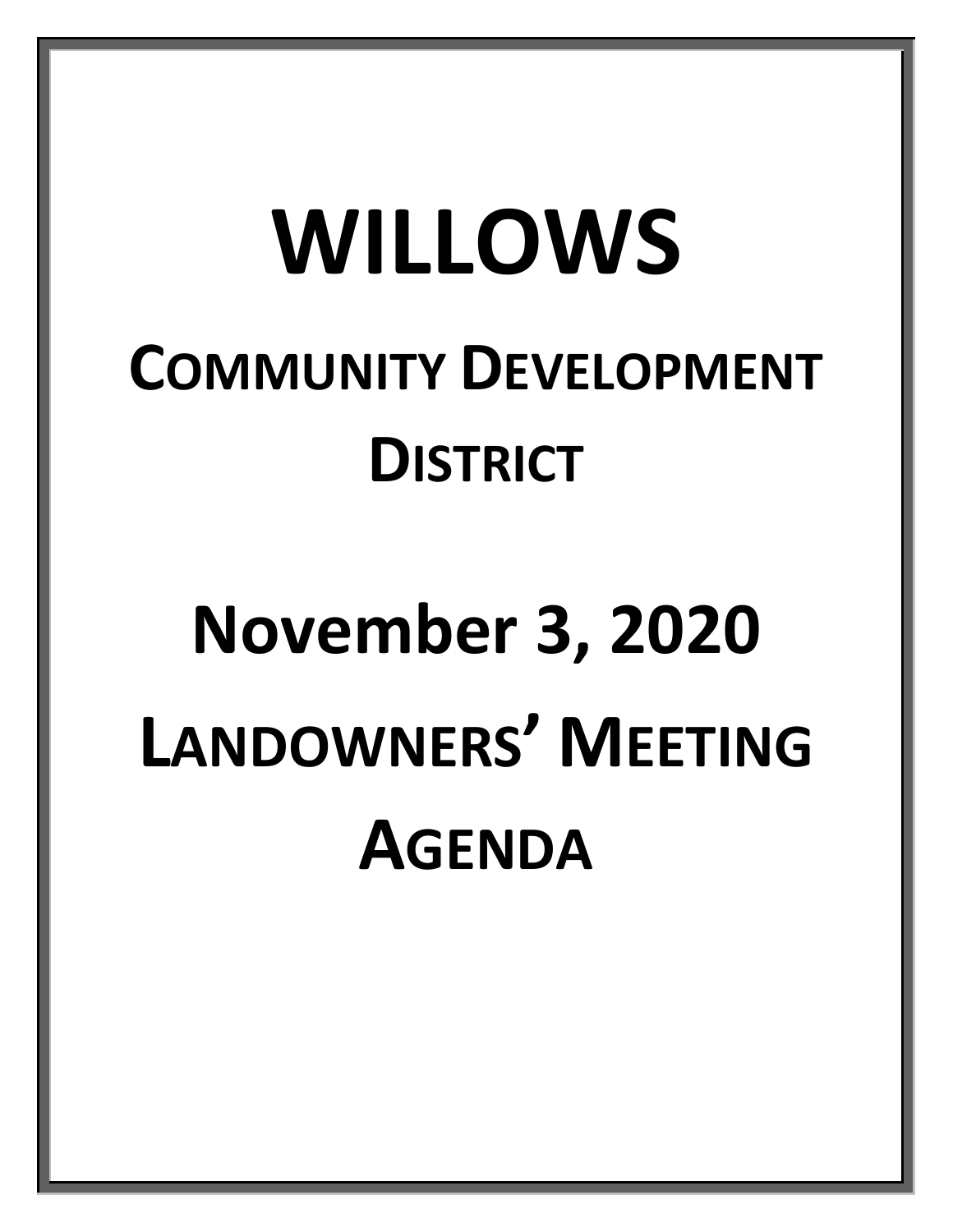### **Willows Community Development District OFFICE OF THE DISTRICT MANAGER 2300 Glades Road, Suite 410W●Boca Raton, Florida 334313 Phone: (561) 571-0010●Toll-free: (877) 276-0889●Fax: (561) 571-0013**

October 27, 2020

**ATTENDEES: Please identify yourself each time you speak to facilitate accurate transcription of meeting minutes.**

Landowner(s) Willows Community Development District **TO ATTEND BY TELEPHONE CALL-IN NUMBER: 1-888-354-0094 CONFERENCE ID: 8518503**

Dear Landowner(s):

A Landowners' Meeting of the Willows Community Development District will be held on November 3, 2020 at 10:00 a.m., at ZNS Engineering, 201 5<sup>th</sup> Avenue Dr. E., Bradenton, Florida 34208. The agenda is as follows:

- 1. Call to Order/Roll Call
- 2. Affidavit/Proof of Publication
- 3. Election of Chair to Conduct Landowners' Meeting
- 4. Election of Supervisors **[Seats 3, 4 & 5]**
	- A. Nominations
	- B. Casting of Ballots
		- I. Determine Number of Voting Units Represented
		- II. Determine Number of Voting Units Assigned by Proxy
	- C. Ballot Tabulation and Results
- 5. Landowners' Questions/Comments
- 6. Adjournment

A landowner may vote in person at the landowners' meeting, or the landowner may nominate a proxy holder to vote at the meeting in place of the landowner. Whether in person or by proxy, each landowner shall be entitled to cast one vote per acre of land owned by him or her and located within the District, for each position on the Board that is open for election for the upcoming term. A fraction of an acre shall be treated as one (1) acre, entitling the landowner to one vote with respect thereto. Please note that a particular parcel of real property is entitled to only one vote for each eligible acre of land or fraction thereof; therefore, two or more people who own real property in common, that is one acre or less, are together entitled to only one vote for that real property**.**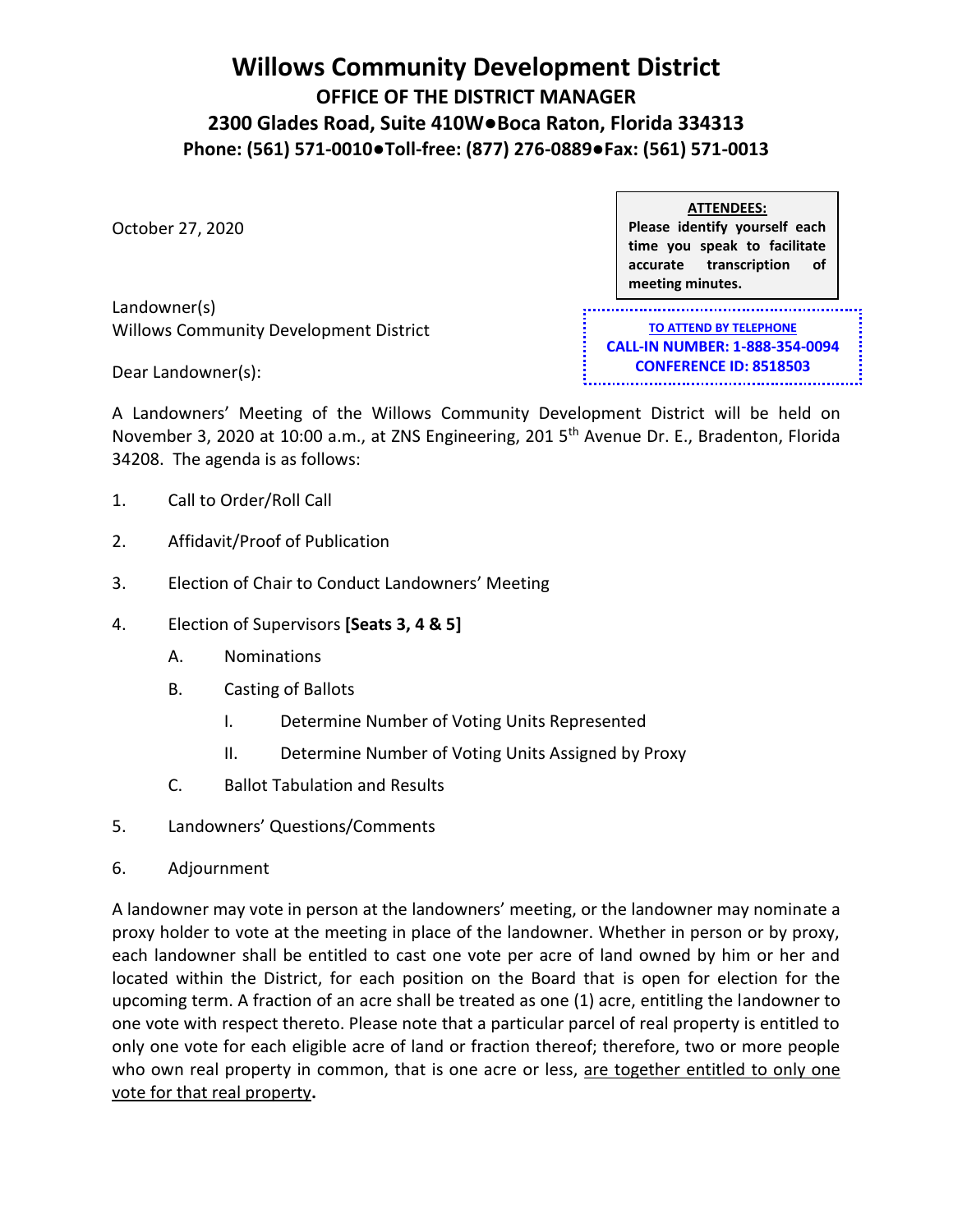*Board of Supervisors Willows Community Development District November 3, 2020, Landowners' Meeting Agenda Page 2*

At the landowners' meeting, the first step is to elect a chair for the meeting, who may be any person present at the meeting. The landowners shall also elect a secretary for the meeting who may be any person present at the meeting. The secretary shall be responsible for the minutes of the meeting. The chair shall conduct the nominations and the voting. If the chair is a landowner or proxy holder of a landowner, he or she may nominate candidates and make and second motions. Candidates must be nominated and then shall be elected by a vote of the landowners. Nominees may be elected only to a position on the Board that is open for election for the upcoming term.

This year, three (3) seats on the Board will be up for election by landowners. The two candidates receiving the highest number of votes shall be elected for a term of four (4) years. The candidate receiving the next highest number of votes shall be elected for a term of two (2) years. The term of office for each successful candidate shall commence upon election.

A proxy is available upon request. To be valid, each proxy must be signed by one of the legal owners of the property for which the vote is cast and must contain the typed or printed name of the individual who signed the proxy; the street address, legal description of the property or tax parcel identification number; and the number of authorized votes. If the proxy authorizes more than one vote, each property must be listed and the number of acres of each property must be included. The signature on a proxy does not need to be notarized.

Should you have any questions or concerns, please do not hesitate to contact me directly at 561-346-5294.

Sincerely, Cindy Cerbone

Cind $\sqrt{\mathcal{L}}$ erbone District Manager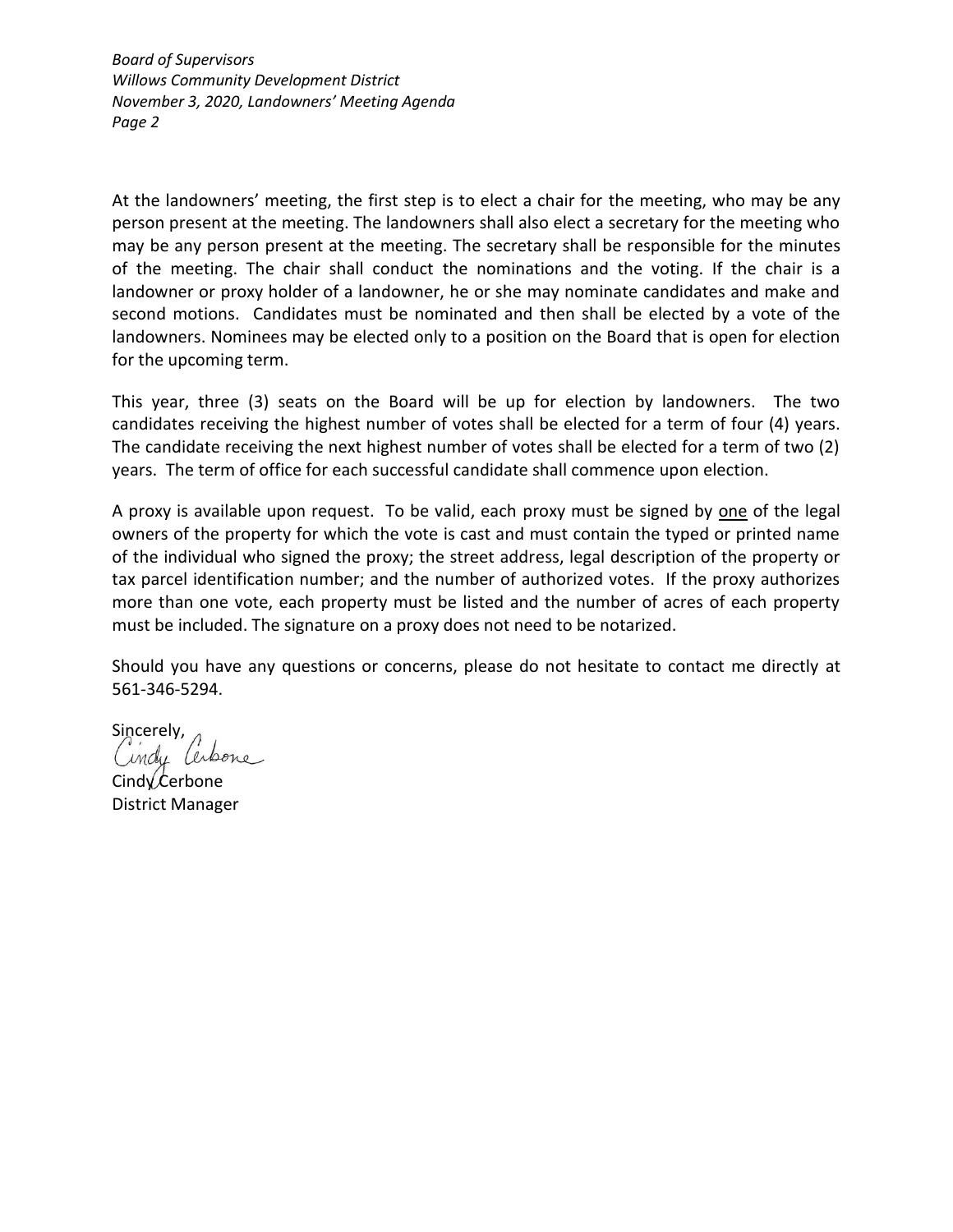

## **AFFIDAVIT OF PUBLICATION**

| Account # | Ad Number  | Identification                              | הה | Amount   | Cols | Depth              |
|-----------|------------|---------------------------------------------|----|----------|------|--------------------|
| 673636    | 0004775396 | F LANDOWNERS MEETING AND ELE<br>NOTICE OF L |    | \$216.45 |      | 10.00<br><b>In</b> |

#### **Attention:**

**WILLOWS CDD** 2300 GLADES ROAD, SUITE 410W BOCA RATON, FL 33431

#### **NOTICE OF LANDOWNERS'** MEETING AND ELECTION OF<br>THE WILLOWS COMMUNITY DEVELOPMENT DISTRICT

Notice is hereby given to the<br>public and all landowners within<br>the Willows Community Devel-<br>opment District (the "District"),<br>in Manatee County, Florida, ad-<br>vising that a meeting of land-<br>owners will be held for the purpose of electing three (3) per-<br>sons to the District Board of Supervisors.

| DATE:  | November 3, 2020         |
|--------|--------------------------|
| TIME:  | 10:00 A.M.               |
| PLACE: | <b>ZNS Engineering</b>   |
|        | 201 5th Ave. Dr. E.      |
|        | Bradenton, Florida 34208 |

Each landowner may vote in<br>person or by written proxy.<br>Proxy forms may be obtained<br>upon request at the office of the<br>District Manager, 2300 Glades<br>Road, Suite 410W, Boca Raton,<br>Road, Suite 410W, Boca Raton, Florida 33431, or by emailing ce rbonec@whhassociates.com or<br>calling (561) 571-0010. At said<br>meeting, each landowner or his or her proxy shall be entitled to nominate persons for the position of Supervisor and cast one<br>vote per acre of land, or fracvoie per acte of land, or liads<br>thin or her and located within<br>the District for each person to<br>be elected to the position of Sube enceived to the business and access shall be treated as one acre,<br>shall be treated as one acre,<br>entitling the landowner to one<br>vote with respect thereto. Platted lots shall be counted individually and rounded up to the<br>nearest whole acre. The acrenearest whole acre. The acre-<br>age of platted lots shall not be age or platted for determining the<br>number of voting units held by a<br>landowner or a landowner's<br>proxy. At the landowners' landowner or a landowner's<br>proxy. At the landowners'<br>meeting, the landowners shall select a person to serve as the<br>meeting chair and who shall<br>conduct the meeting.

The landowners' meeting is<br>open to the public and will be<br>conducted in accordance with<br>the provisions of Florida law.<br>The meeting may be continued<br>to a date, time, and place to be<br>to a different may be continued specified on the record at such specified on the record at such<br>for the meeting may be obtained<br>from the office of the District<br>Manager, Wrathell, Hunt and<br>Associates, LLC, 2300 Glades<br>Road, Suite 410W, Boca Raton,<br>Florida 33431, 561-571-0010,<br>direction during normal business hours.

#### THE STATE OF TEXAS **COUNTY OF DALLAS**

Before the undersigned authority personally appeared VICTORIA RODELA, who, on oath, says that she is a Legal Advertising Representative of The Bradenton Herald, a daily newspaper published at Bradenton in Manatee County, Florida; that the attached copy of the advertisement, being a Legal Advertisement in the matter of Public Notice, was published in said newspaper in the issue(s) of:

2 Insertion(s)

Published On: October 12, 2020, October 19, 2020

#### THE STATE OF FLORIDA **COUNTY OF MANATEE**

Affidavit further says that the said publication is a newspaper published at Bradenton, in said Manatee County, Florida, and that the said newspaper has heretofore been continuously published in said Manatee County, Florida, each day and has been entered as second-class mail matter at the post office in Bradenton, in said Manatee County, Florida, for a period of one year next preceding the first publication of the attached copy of advertisement; and affiant further says that she has neither paid nor promised any person, firm or corporation any discount, rebate, commission or refund for the purpose of securing this advertisement for publication in the said newspaper.

(Signature of Affiant) Sowrn to and subscribed before me this 19th day of October in the year of 2020

AMANDA DAWN GRISHAN My Notary ID # 132031326 Expires May 30, 2023

**EAL & Notary Public** 

Extra charge for lost or duplicate affidavits. Legal document please do not destroy!

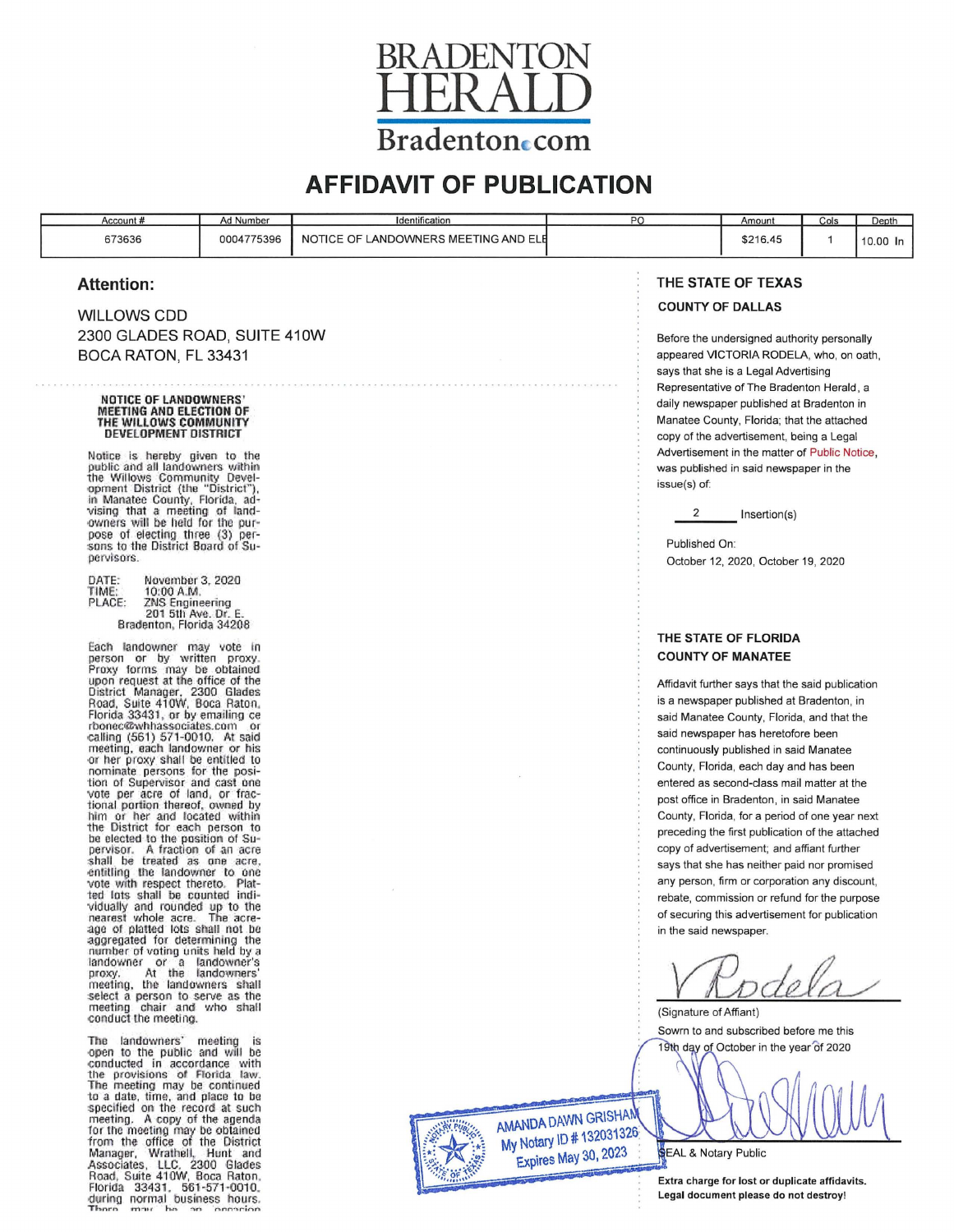There analy the art occasion<br>where one or more supervisors<br>will participate by telephone.

Any person requiring special accommodations to participate in<br>the meeting is asked to contact<br>the District Manager's Office at<br>(877) 276-0889, at least 48<br>hours before the hearing, if you<br>are hearing or speech impaired,<br>pl

A person who decides to appeal<br>any decision made by the Board<br>with respect to any matter con-<br>sidered at the meeting is ad-<br>vised that such person will need<br>a record of the proceedings and<br>that accordingly, the person<br>may

District Manager<br>Willows CDD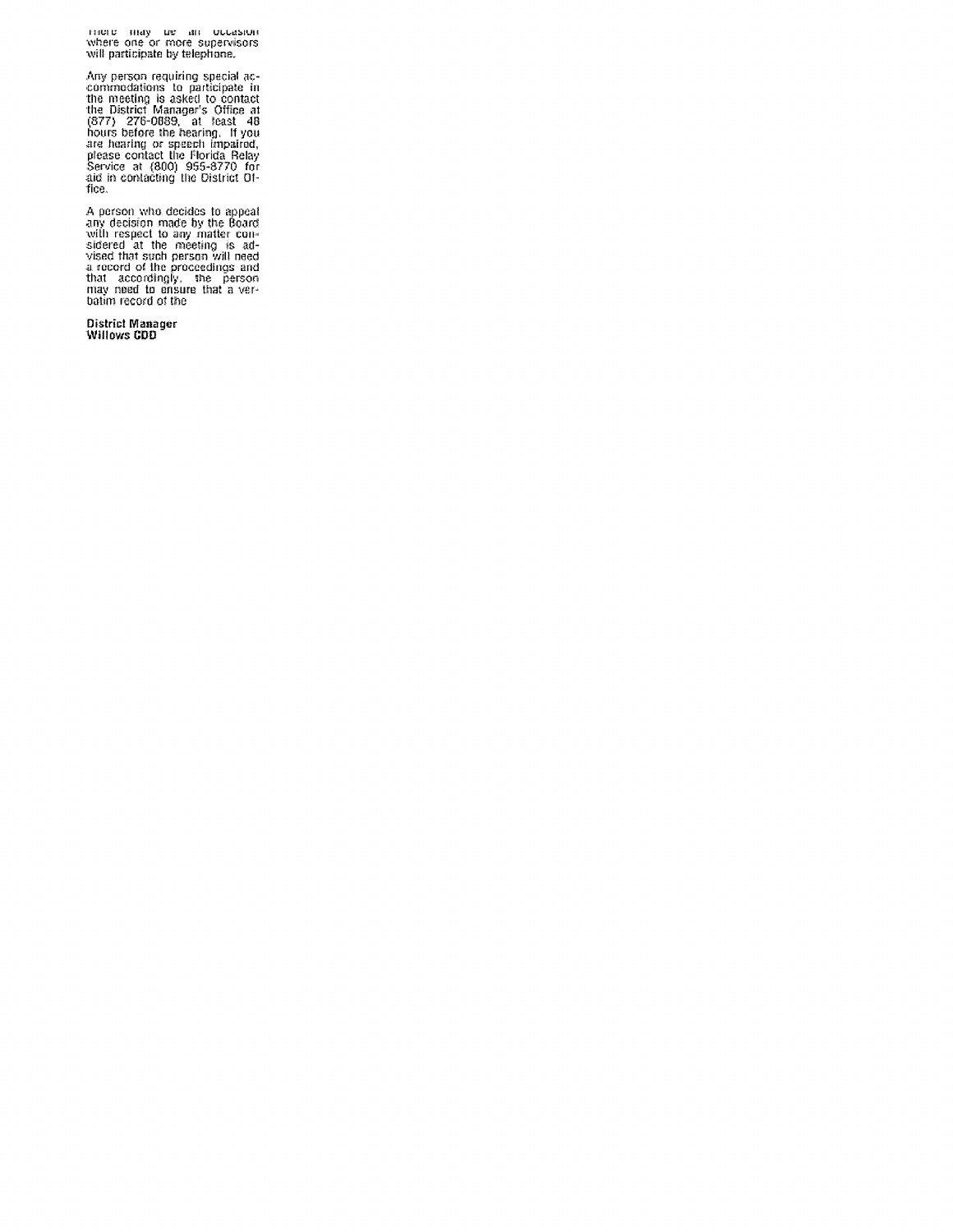#### **INSTRUCTIONS RELATING TO LANDOWNERS' MEETING OF THE WILLOWS COMMUNITY DEVELOPMENT DISTRICT FOR THE ELECTION OF SUPERVISORS**

DATE OF LANDOWNERS' MEETING: **November 3, 2020** 

#### TIME: **10:00 A.M.**

#### LOCATION: **ZNS Engineering 201 5th Ave. Dr. E. Bradenton, Florida 34208**

 Pursuant to Chapter 190, Florida Statutes, and after a Community Development District **("District")** has been established and the landowners have held their initial election, there shall be a subsequent landowners' meeting for the purpose of electing members of the Board of Supervisors **("Board")** every two years until the District qualifies to have its board members elected by the qualified electors of the District. The following instructions on how all landowners may participate in the election are intended to comply with Section 190.006(2)(b), Florida Statutes.

 A landowner may vote in person at the landowners' meeting, or the landowner may nominate a proxy shall be entitled to cast one vote per acre of land owned by him or her and located within the District, for each position on the Board that is open for election for the upcoming term. A fraction of an acre shall be treated as one (1) acre, entitling the landowner to one vote with respect thereto. Please note that a particular parcel of real property is entitled to only one vote for each eligible acre of land or fraction thereof; therefore, two or more people who own real property in common, that is one acre or less, <u>are</u> holder to vote at the meeting in place of the landowner. Whether in person or by proxy, each landowner together entitled to only one vote for that real property**.** 

 At the landowners' meeting, the first step is to elect a chair for the meeting, who may be any person present at the meeting. The landowners shall also elect a secretary for the meeting who may be any chair shall conduct the nominations and the voting. If the chair is a landowner or proxy holder of a landowner, he or she may nominate candidates and make and second motions. Candidates must be nominated and then shall be elected by a vote of the landowners. Nominees may be elected only to a person present at the meeting. The secretary shall be responsible for the minutes of the meeting. The position on the Board that is open for election for the upcoming term.

 This year, three (3) seats on the Board will be up for election by landowners. The two candidates receiving the highest number of votes shall be elected for a term of four (4) years. The candidate receiving the next highest number of votes shall be elected for a term of two (2) years. The term of office for each successful candidate shall commence upon election.

A proxy is available upon request. To be valid, each proxy must be signed by <u>one</u> of the legal owners of signed the proxy; the street address, legal description of the property or tax parcel identification number; and the number of authorized votes. If the proxy authorizes more than one vote, each property must be listed and the number of acres of each property must be included. The signature on a proxy does not need the property for which the vote is cast and must contain the typed or printed name of the individual who to be notarized.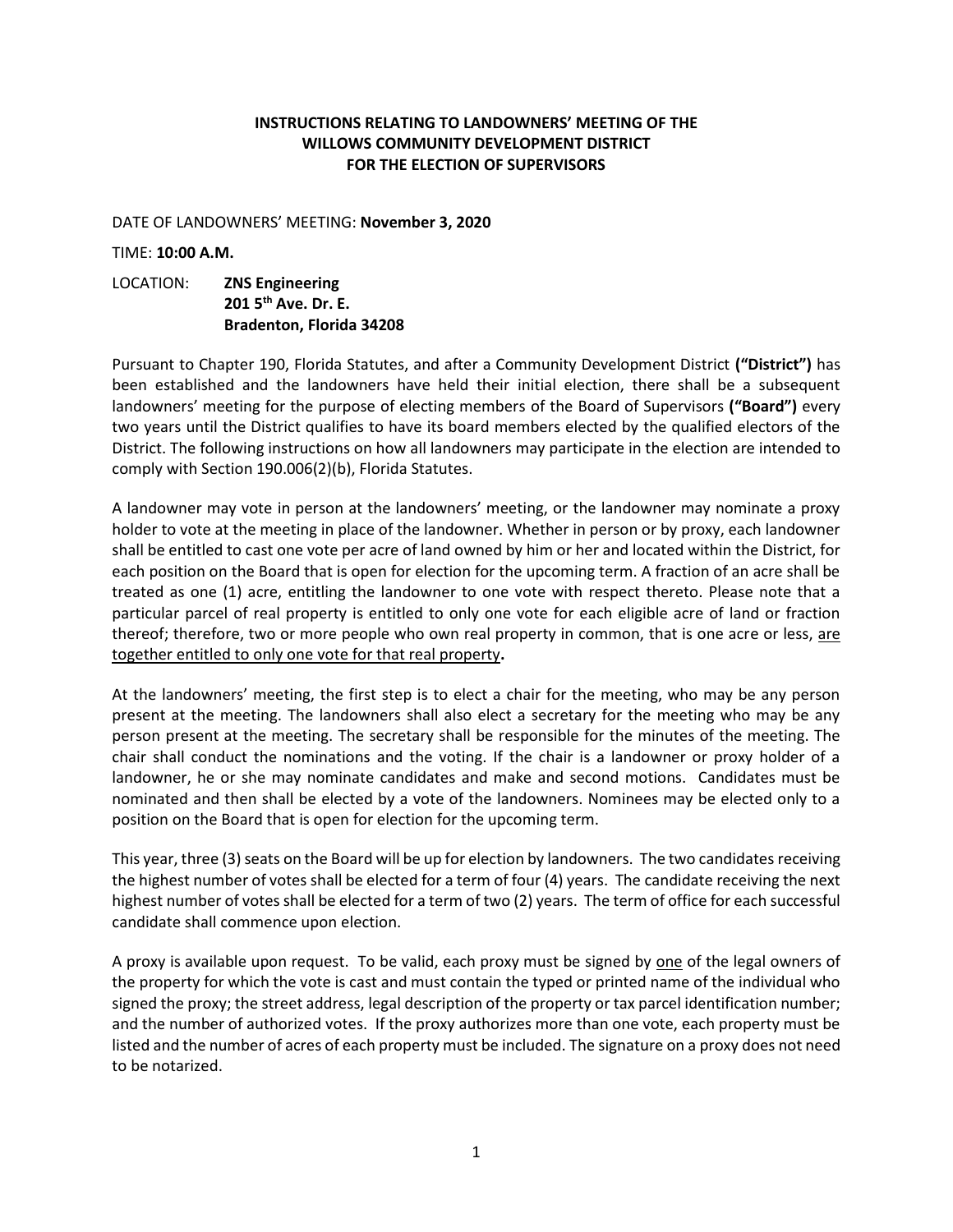#### **LANDOWNER PROXY**

#### **LANDOWNERS' MEETING – NOVEMBER 3, 2020 WILLOWS COMMUNITY DEVELOPMENT DISTRICT MANATEE COUNTY, FLORIDA**

 KNOW ALL MEN BY THESE PRESENTS, that the undersigned, the fee simple owner of the lands on behalf of the undersigned, to vote as proxy at the meeting of the landowners of the Willows Community Development District to be held at 10:00 a.m., on November 3, 2020 at ZNS Engineering, 201 5<sup>th</sup> Ave. Dr. E., Bradenton, Florida 34208, and at any adjournments thereof, according to the number of acres of unplatted land and/or platted lots owned by the undersigned landowner that the undersigned would be entitled to vote if then personally present, upon any question, proposition, or resolution or any other matter or thing that may be considered at said meeting including, but not limited to, the election of members of the Board of Supervisors. Said Proxy Holder may vote in accordance with his or her discretion on all matters not known or described herein, hereby constitutes and appoints \_\_\_\_\_\_\_\_\_\_\_\_\_\_\_\_\_\_\_\_\_\_\_\_\_\_ **("Proxy Holder")** for and determined at the time of solicitation of this proxy, which may legally be considered at said meeting.

 Any proxy heretofore given by the undersigned for said meeting is hereby revoked. This proxy is to continue in full force and effect from the date hereof until the conclusion of the landowners' meeting and any adjournment or adjournments thereof, but may be revoked at any time by written notice of such revocation presented at the landowners' meeting prior to the proxy holder's exercising the voting rights conferred herein.

| Printed Name of Legal Owner |                |                         |
|-----------------------------|----------------|-------------------------|
| Signature of Legal Owner    | Date           |                         |
| <b>Parcel Description</b>   | <b>Acreage</b> | <b>Authorized Votes</b> |
|                             |                |                         |
|                             |                |                         |
|                             |                |                         |

 [Insert above the street address of each parcel, the legal description of each parcel, or the tax identification number of each parcel. If more space is needed, identification of parcels owned may be incorporated by reference to an attachment hereto.]

#### **Total Number of Authorized Votes: \_\_\_\_\_\_\_**

 NOTES: Pursuant to Section 190.006(2)(b), Florida Statutes (2019), a fraction of an acre is treated as one (1) acre entitling the landowner to one vote with respect thereto. For purposes of determining voting interests, platted lots shall be counted individually and rounded up to the nearest whole acre. Moreover, two (2) or more persons who own real property in common that is one acre or less are together entitled to only one vote for that real property.

 partnership or other entity, evidence that the individual signing on behalf of the entity has the authority to do If the fee simple landowner is not an individual, and is instead a corporation, limited liability company, limited so should be attached hereto (e.g., bylaws, corporate resolution, etc.).